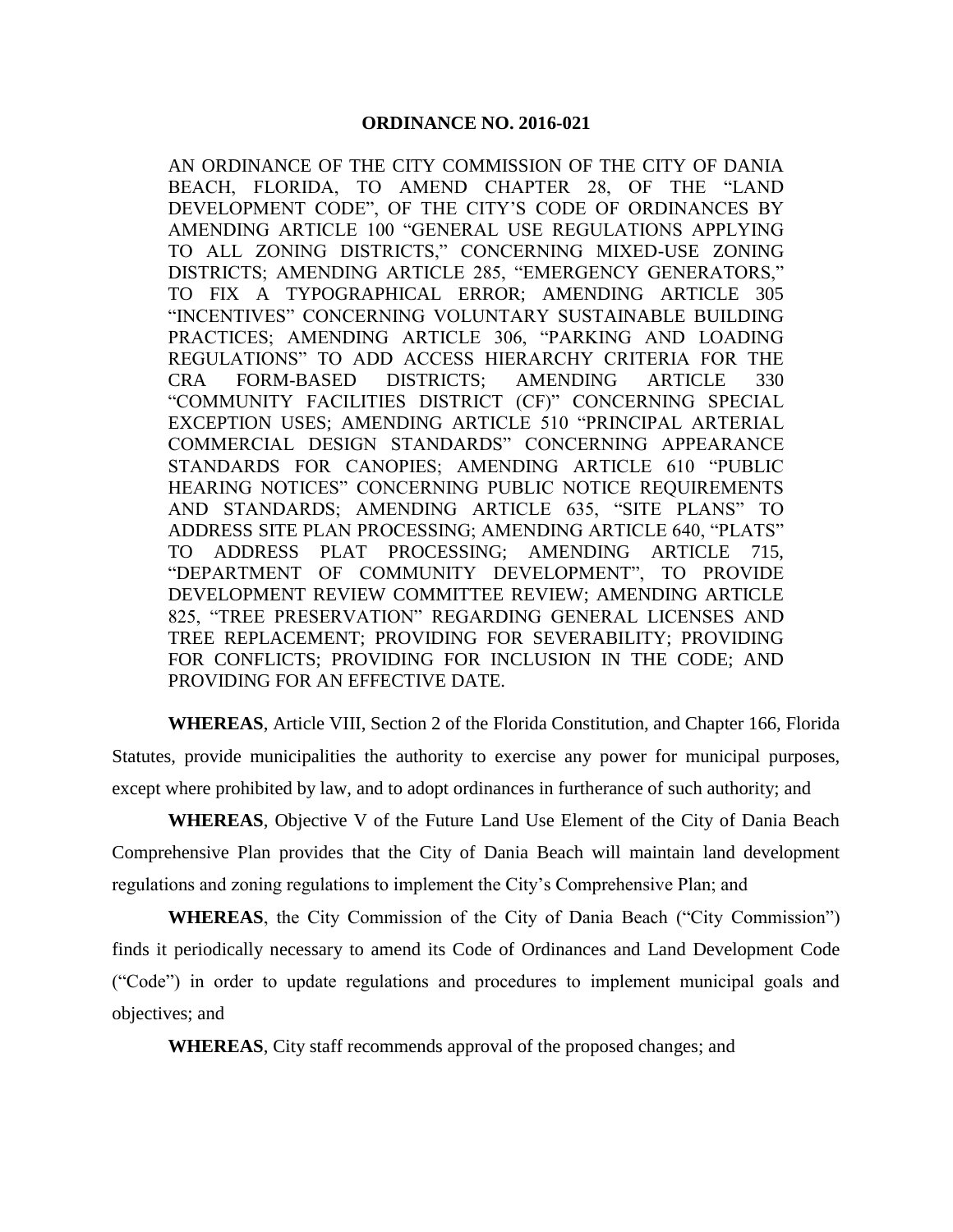**WHEREAS**, the Planning and Zoning Board, sitting as the City's Local Planning Agency, has reviewed this Ordinance, and has determined that it is consistent with the City's Comprehensive Plan; and

**WHEREAS**, pursuant to Section 166.041 (c)(2), Florida Statutes, notice has been given by publication in a paper of general circulation in the City, notifying the public of this proposed Ordinance and of the time and dates of the public hearings; and

**WHEREAS**, two (2) public hearings were held before the City Commission pursuant to the published notice described above; and

**WHEREAS**, the City Commission finds that adoption of this Ordinance through its police powers will protect the public health, safety, and welfare of the residents of the City, and furthers the purpose, goals, objectives, and policies of the City's Comprehensive Plan.

# **NOW THEREFORE, BE IT ORDAINED BY THE CITY COMMISSION OF THE CITY OF DANIA BEACH, FLORIDA<sup>1</sup> :**

**Section 1.** That the preceding "Whereas" clauses are ratified and incorporated as a record of the legislative intent of this Ordinance.

**Section 2.** That Article 100 "General Use Regulations Applying To All Zoning Districts" of the City of Dania Beach Land Development Code is amended to read as follows:

**\* \* \***

#### **Sec. 100-60. - Establishment of zoning districts.**

 $\overline{\phantom{a}}$ 

The restrictions and controls intended to regulate development in each district are uniform for each class or kind of categorical delineation or distinction. For the purposes of protecting, promoting and improving the public health, safety and the general welfare of the citizens and residents, the city is divided into the following districts:

| <b>District</b><br>map<br>designation | <b>Full district</b><br>title | Intent and purpose of district                                                                                                                                                                                                                                                                                                                                                                                                          |  |  |  |  |
|---------------------------------------|-------------------------------|-----------------------------------------------------------------------------------------------------------------------------------------------------------------------------------------------------------------------------------------------------------------------------------------------------------------------------------------------------------------------------------------------------------------------------------------|--|--|--|--|
| (B) Mixed-use zoning districts        |                               |                                                                                                                                                                                                                                                                                                                                                                                                                                         |  |  |  |  |
| <b>RO</b>                             | Residential                   | Provides for small-scale professional offices on lots fronting major arterial<br>roadways while still permitting a principal dwelling unit in the same building, and<br>Office District maintaining the residential character of the adjacent neighborhood. These are often<br>single-family homes that are no longer viable due to road widenings and related<br>Implements the Commercial and Residential categories of the<br>noise. |  |  |  |  |

 $1$  Additions to the text are shown in <u>underline</u>. Deletions to the text are shown in strikethrough.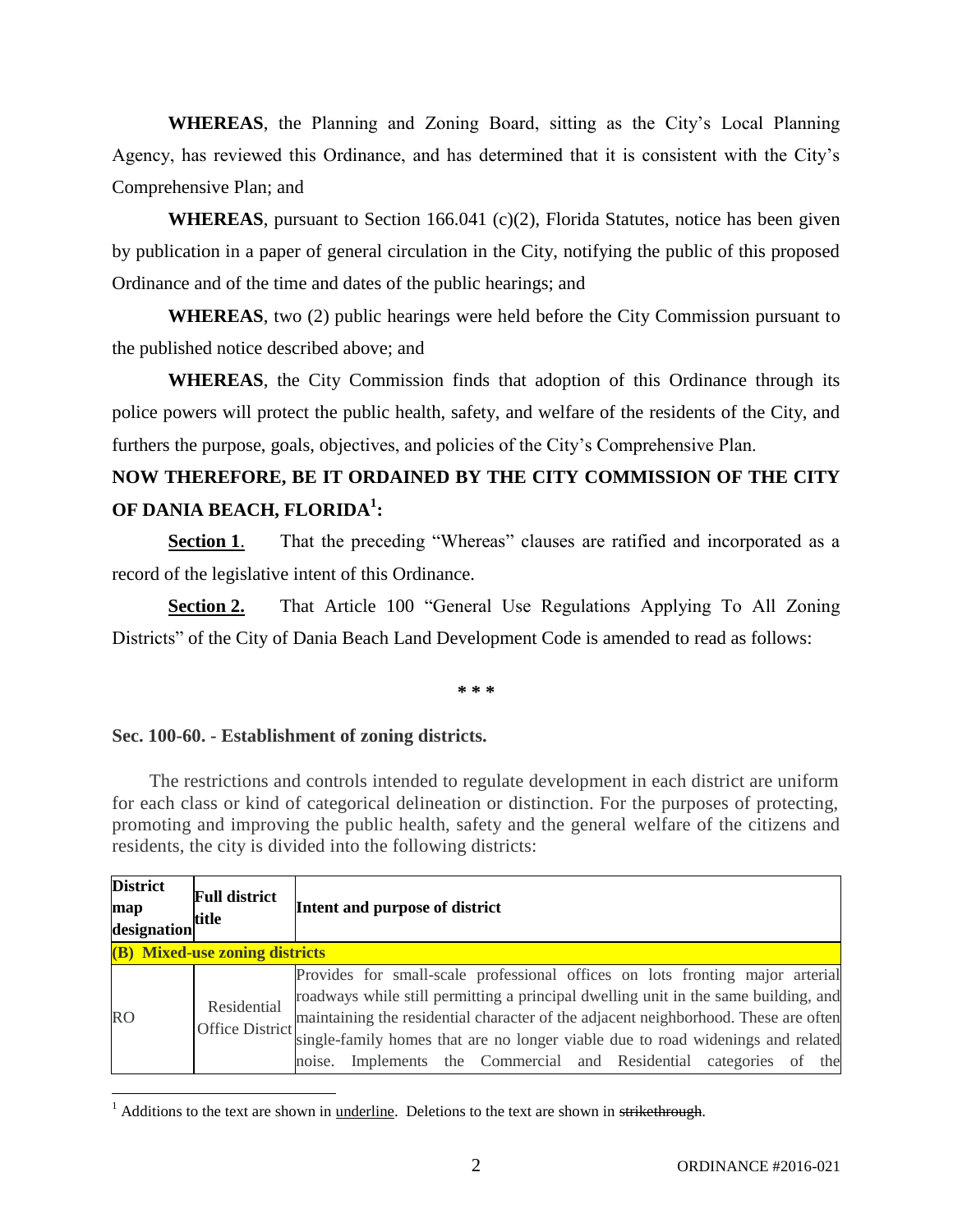| <b>District</b><br><b>Full district</b><br>map<br>title<br>designation |                                              | Intent and purpose of district                                                                                                                                                                                                                                                                                                                                                                                                                                                                                                                                                   |  |  |  |
|------------------------------------------------------------------------|----------------------------------------------|----------------------------------------------------------------------------------------------------------------------------------------------------------------------------------------------------------------------------------------------------------------------------------------------------------------------------------------------------------------------------------------------------------------------------------------------------------------------------------------------------------------------------------------------------------------------------------|--|--|--|
|                                                                        |                                              | comprehensive plan. Use of the commercial or residential flexibility rules of the<br>Broward County Land Use Plan Administrative Rules Document may be required.                                                                                                                                                                                                                                                                                                                                                                                                                 |  |  |  |
| <b>NBHD-MU</b><br>Mixed-Use<br>District                                |                                              | Provides for neighborhood-serving commercial uses, townhouses, apartments and<br>limited assembly, repair and fabrication that are compatible with residential and<br>Neighborhood commercial uses. The district is applied in a linear fashion, typically to frontage<br>properties along certain collector streets that border or traverse neighborhoods.<br>Front yards are minimized, with buildings close to the street, and rear yard and on-<br>street parking facilities. Implements the Regional Activity Center category of the<br>comprehensive plan.                 |  |  |  |
| <b>SFH MU</b><br><b>SFED-MU</b>                                        | Highway<br>Corridor<br>Mixed-Use<br>District | Encourages medium-intensity redevelopment of the corridor with a mix of retail,<br>South Federal office, residential, and lodging uses with a design emphasis on pedestrian street<br>life in a manner that supports public transit, while creating interest and fostering<br>investment in the immediate neighborhood. This will be accomplished through a<br>mix of residential and commercial uses along the corridor, built close to the street,<br>with parking facilities behind buildings. Implements the Regional Activity Center<br>category of the comprehensive plan. |  |  |  |
| <b>GTWY-MU</b>                                                         | Beach<br>Gateway<br>Mixed-Use<br>District    | Capitalizes on the proximity of conservation areas, waterways and the beach by<br>preserving additional land, thus enhancing the area's assets. This will be<br>accomplished by allowing relatively tall buildings built near the street, in order to<br>allow for a reduction in building footprint and consolidation of the developed area,<br>while providing a landscaped yard between the building and street to differentiate<br>this zone from the more urban EDBB-MU zone. Implements the Regional Activity<br>Center category of the comprehensive plan.                |  |  |  |

#### **\* \* \***

Section 3. That Article 285 "Emergency Generators" of the City of Dania Beach Land Development Code is amended to read as follows:

# **ARTICLE 285. - EMERGENCY GENERATORS.**

#### **\* \* \***

**Sec. 285-20. - Emergency generators in nonresidential districts.**

**\* \* \***

(D) Generators and above-ground fuel tanks must be screened from view from all streets and residentially zoned lots using landscaping, fencing of or masonry walls, to a height of at least six (6) inches higher than the top of any portion of the generator and tank.

**\* \* \***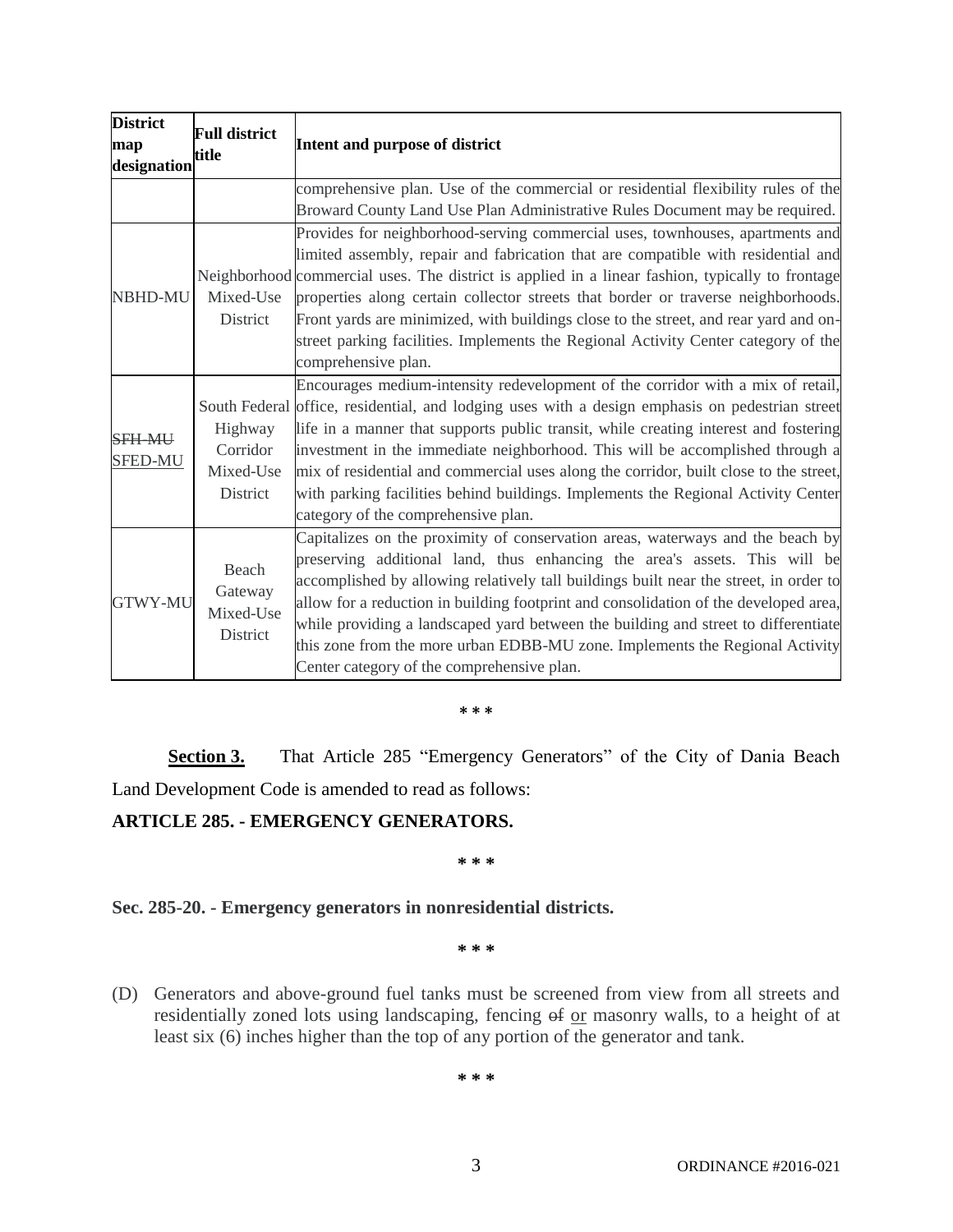**Section 4.** That Article 305 "Incentives" of the City of Dania Beach Land Development Code is amended to read as follows:

**\* \* \***

**Sec. 305-50. - Sustainable building practices; voluntary green building/development program.**

**\* \* \***

(H) *Performance bond.* Participants in the voluntary green building program, at the time of building permit application prior to issuance of a Certificate of Occupancy, shall post a performance bond, letter of credit or other form of surety approved by the city attorney.

(1) The amount of the required performance bond, letter of credit or other approved form of surety shall be calculated as follows for projects seeking the incentive bonus for meeting third-party certification requirements:

(a)  $Tw_0(2)$  Four (4) percent of the total cost of construction for a development of less than one hundred thousand (100,000) square feet of building area.

(b) Three (3) percent of the total cost of construction for a development of up to two hundred thousand (200,000) square feet of building.

(c) Four  $(4)$  Two  $(2)$  percent of the total cost of construction for any building greater than two hundred thousand (200,000) square feet.

**\* \* \***

**Section 5.** That Article 306 "Parking and Loading Regulations" of the City of Dania

Beach Land Development Code is amended to read as follows:

### **ARTICLE 306. - PARKING AND LOADING REGULATIONS.**

#### **Sec. 306-10. - Off-street parking requirements.**

Article 265, "Off-Street Parking Regulations" establishes the off-street parking and loading requirements for the CRA form-based districts. This article supplements article 265 and shall prevail in case of conflict.

(A) *Access hierarchy for the CRA form-based districts for rear yard parking.*

**\* \* \***

(5) For properties with more than 400 linear feet of street frontage, access may be provided from the street front of the property.

**\* \* \***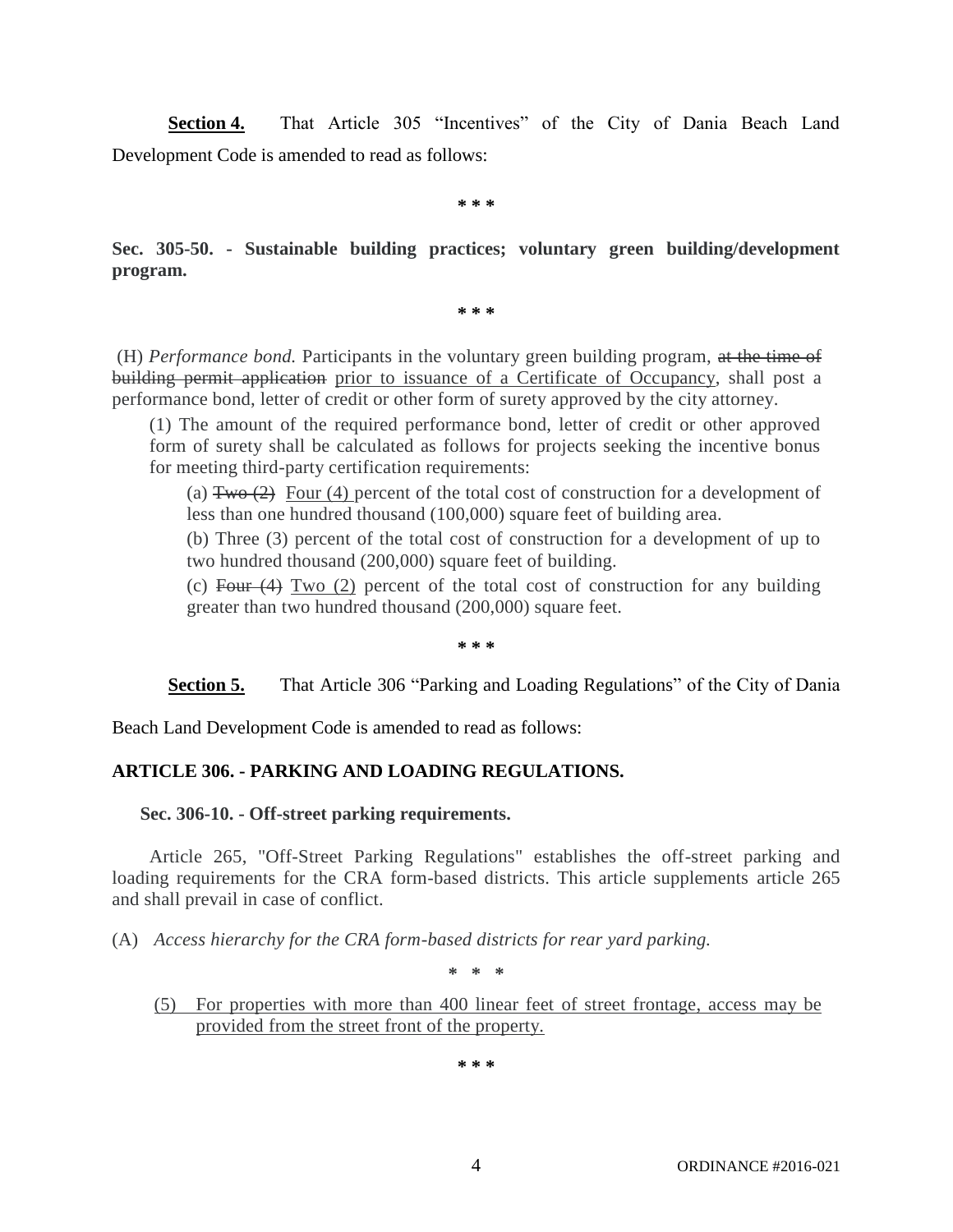**Section 6.** That Article 330 "Community Facilities District (CF)" of the City of Dania Beach Land Development Code is amended to read as follows:

**\* \* \***

### **Sec. 330-30. - Special exception uses.**

(e) Residential care facilities and adult residential care facilities (pursuant to special residential facilities provisions of the Broward County Land Use Plan and City of Dania Beach) [see subsection 330-40(c)].

**\* \* \***

Section 7. That Article 510 "Principal Arterial Commercial Design Standards" of

the City of Dania Beach Land Development Code is amended to read as follows:

**\* \* \***

(J) Canopies, if utilized, shall be restricted to a provide a minimum clearance of fourteen  $(14)$  feet in height for areas accommodating vehicles and a  $\frac{1}{2}$  maximum minimum clearance of ten (10) feet in height for non-vehicular areas, and shall be consistent with the main building design. The canopy columns shall be architecturally finished to match the building.

**\* \* \***

**Section 8.** That Article 610 "Public Hearing Notices" of the City of Dania Beach Land Development Code is amended to read as follows:

# **ARTICLE 610. - PUBLIC HEARING NOTICES**

**\* \* \***

### **Sec. 610-20. - Table of public notice requirements.**

| <b>APPLICATION</b><br><b>TYPE</b> | <b>REQUIRED</b><br><b>PUBLIC</b><br><b>HEARINGS</b> | <b>TIMING OF</b><br><b>NOTICE</b><br>(minimum<br>number<br>of days prior<br>to public hearing<br>that notice<br>must be given) | <b>NEWSPAPER</b><br><b>NOTICE</b><br><b>FORMAT</b> (see<br>section 610-30<br>for<br>requirements) | <b>MAIL NOTICE</b><br><b>RADIUS</b> | <b>SIGN</b><br><b>POSTING</b><br><b>REQUIRED?</b> | <b>OTHER</b><br><b>NOTICE</b> |
|-----------------------------------|-----------------------------------------------------|--------------------------------------------------------------------------------------------------------------------------------|---------------------------------------------------------------------------------------------------|-------------------------------------|---------------------------------------------------|-------------------------------|
| * * *                             |                                                     |                                                                                                                                |                                                                                                   |                                     |                                                   |                               |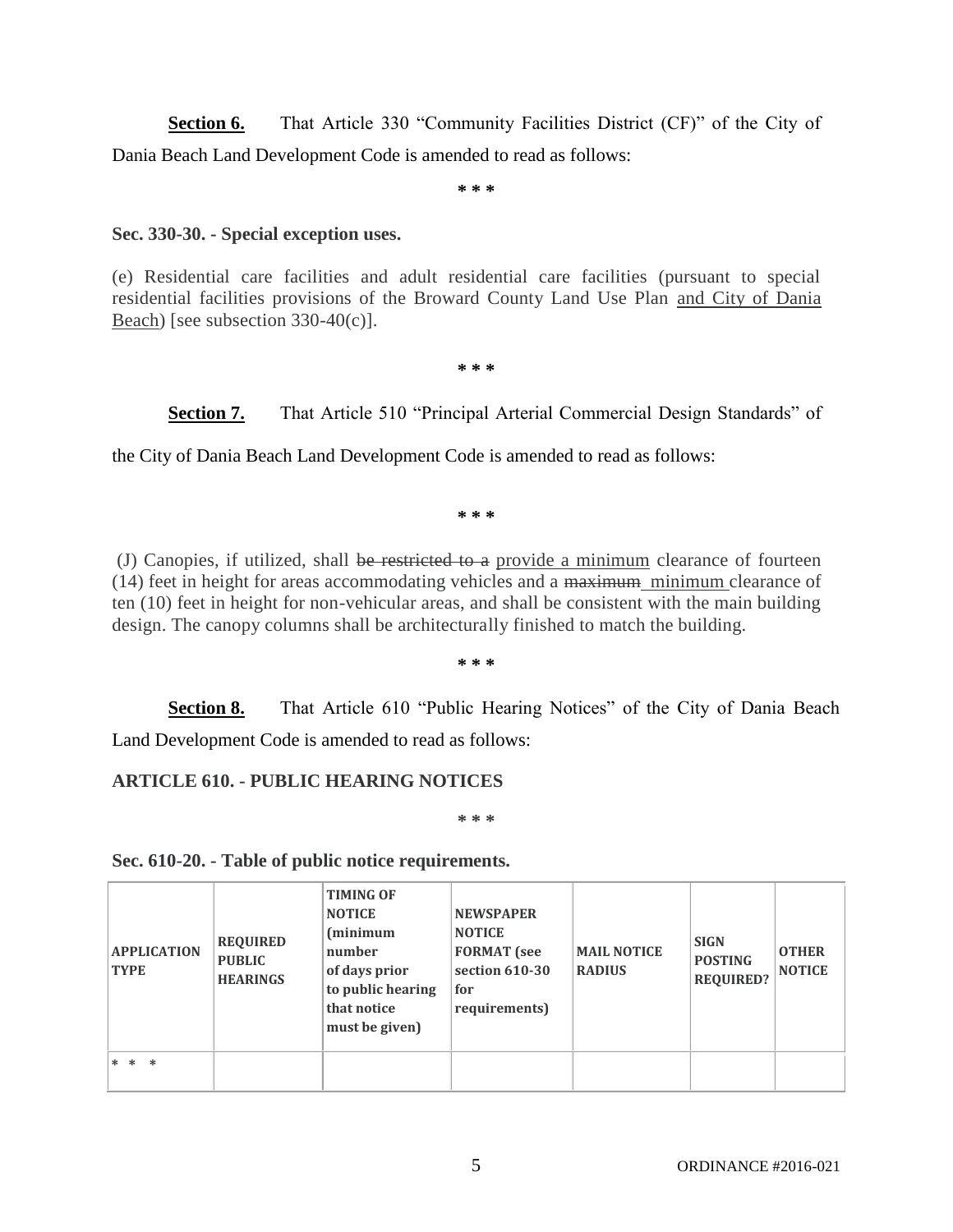| Plat                        | Planning &<br>Zoning Board          | 10 days | Standard Ad        | Not Required                                                                | $\mathbb{H}^{\Theta}$ | Posting<br>at City<br>Hall |
|-----------------------------|-------------------------------------|---------|--------------------|-----------------------------------------------------------------------------|-----------------------|----------------------------|
|                             | City<br>Commission                  | 10 days | Standard Ad        | Within 300 feet                                                             | N <sub>o</sub>        | Posting<br>at City<br>Hall |
| * * *                       |                                     |         |                    |                                                                             |                       |                            |
| Vacation of<br>right-of-way | Planning and<br><b>Zoning Board</b> | 10 days | <b>Standard Ad</b> | Properties<br>fronting the<br>street<br>segment<br>proposed for<br>vacation | Yes                   | Posting<br>at City<br>Hall |
|                             | City<br>Commission                  | 10 days | Standard Ad        | Properties<br>fronting the<br>street<br>segment<br>proposed for<br>vacation | Yes                   | Posting<br>at City<br>Hall |
| $* *$<br>$\ast$             |                                     |         |                    |                                                                             |                       |                            |

#### **\* \* \***

**Section 9.** That Article 635 "Site Plans" of the City of Dania Beach Land Development Code is amended to read as follows:

### **ARTICLE 635. - SITE PLANS**

**\* \* \***

#### **Sec. 635-70. - Site plan processing.**

(A) *[Review for completeness.]* The community development department shall review the site plan application and all support documents for completeness. The department shall notify the applicant of any deficiencies in the application or support documents and specify what additional requirements are to be met. Once the department has determined that the application and support documents are complete, the application and support documents shall be distributed for staff review pursuant to the DRC procedures identified in Section 715-60.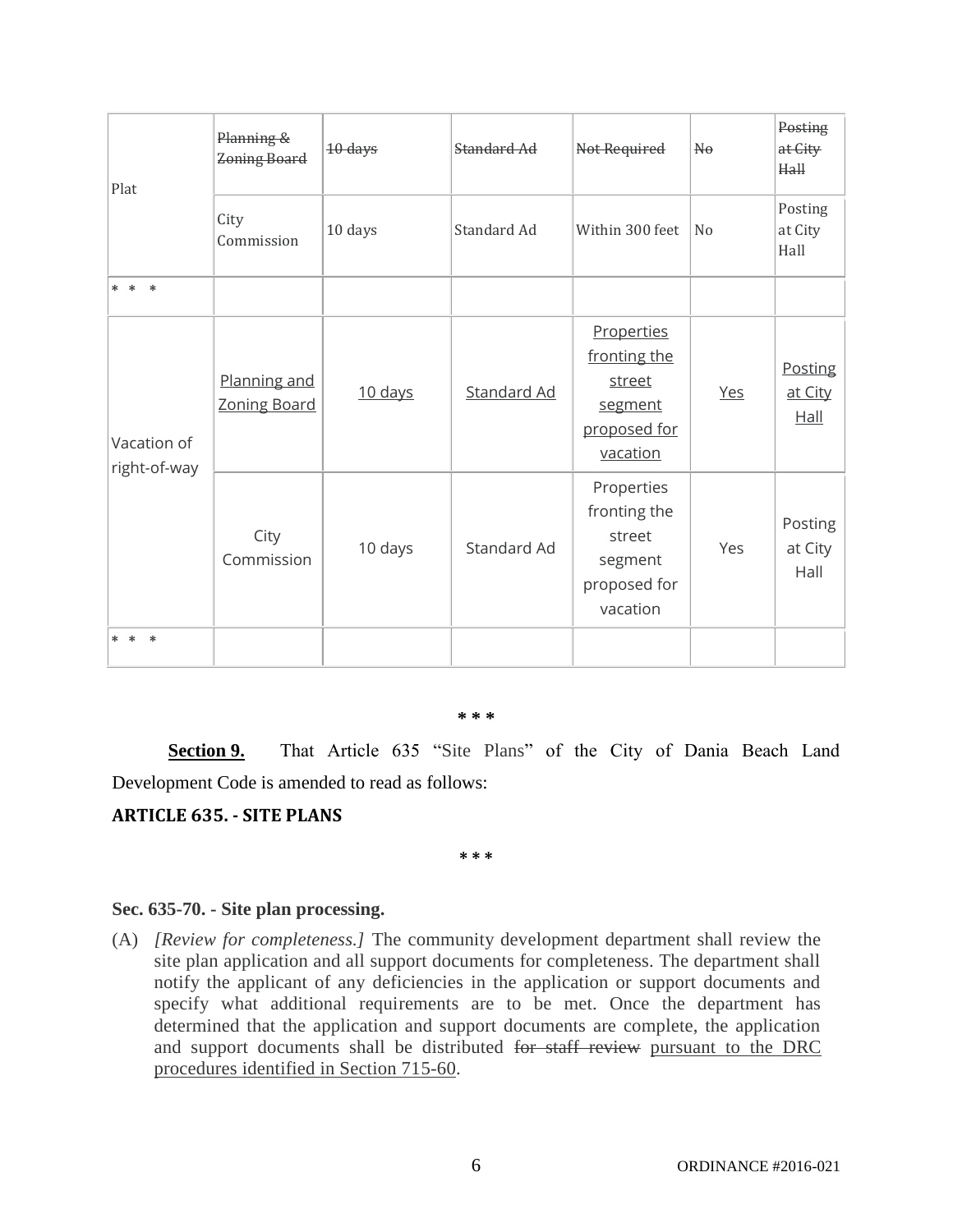**\* \* \***

**Section 10.** That Article 640 "Plats" of the City of Dania Beach Land Development Code is amended to read as follows:

**\* \* \***

### **ARTICLE 640-40. – PLAT PROCESSING.**

- (A) Any person seeking plat approval must submit the appropriate application, copies, and fee to the community development department.
- (B) The community development director shall coordinate staff review of the plat, pursuant to the DRC procedures identified in Section 715-60, and issuance of review findings to the applicant. When the community development director determines that the plat application satisfies all requirements of this article, the director shall schedule the plat for the next available city commission meeting.

**\* \* \***

**Section 11.** That Article 715 "Department of Community Development" of the City of Dania Beach Land Development Code is amended to read as follows:

# **ARTICLE 715. - DEPARTMENT OF COMMUNITY DEVELOPMENT**

**\* \* \***

### **Sec. 715-60. – Development Review Committee.**

**\* \* \***

The Community Development Department is hereby assigned the responsibility to coordinate the duties of the Development Review Committee (DRC). The membership of the DRC shall include representatives from the fire-rescue, Community Development, and public services departments. When the circumstances of a proposed development necessitates review by additional city staff members or city consultants, the Community Development Director or his/her designee, may add such members to the committee as deemed necessary for the implementation of this section, in accordance with their respective areas of concern and expertise. In addition, if the proposed development is located within the CRA area, the Executive Director of the CRA or designee shall also participate in the review process. The Planning and Zoning Manager or designee shall chair, coordinate and administer the DRC. The duties of the DRC are to review small scale and large scale site plans, site plan modifications, plats and plat amendments, except for plat note amendments, for technical compliance and conformance with all applicable regulations, as it relates to each discipline and any other related issues as may be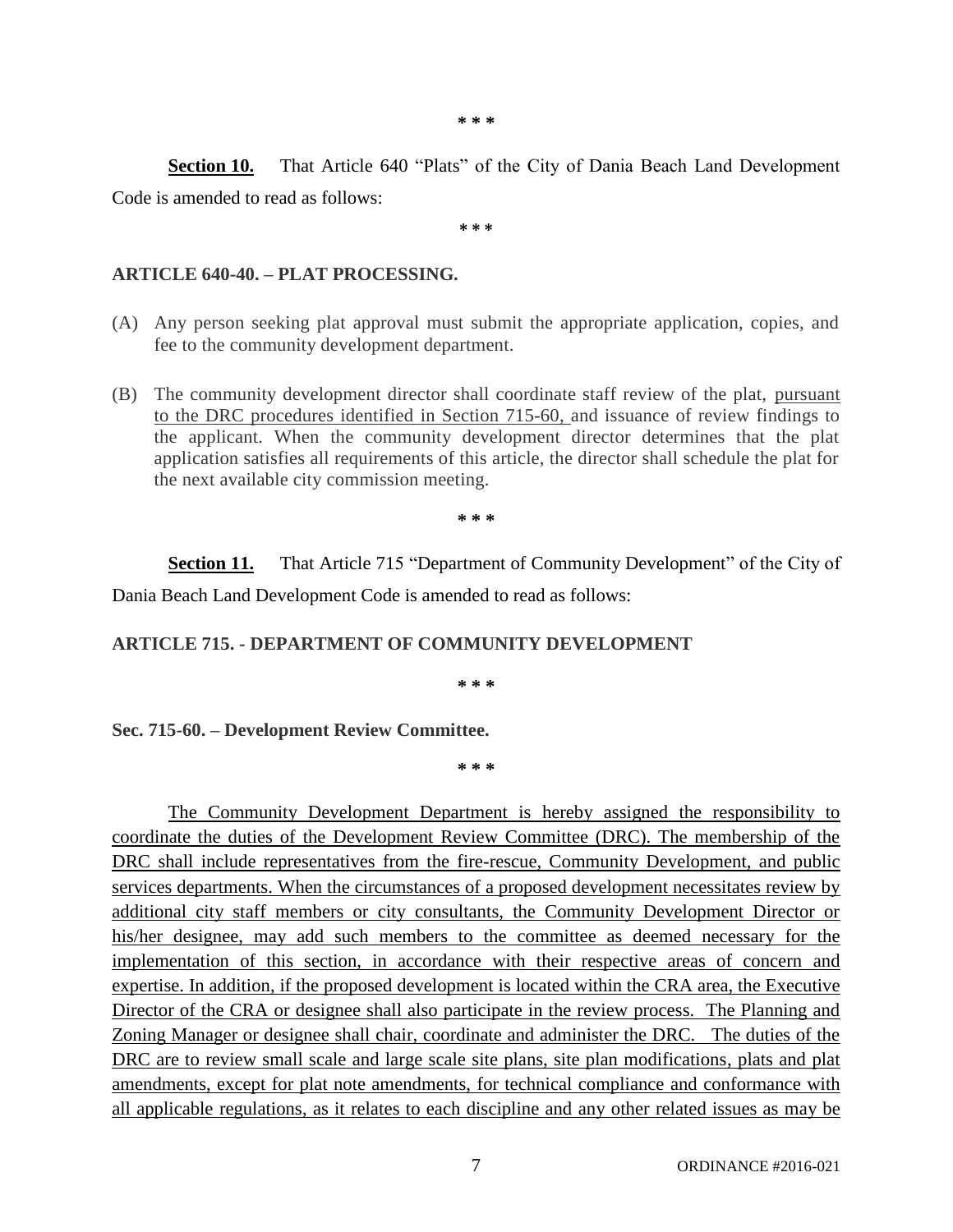assigned by the Community Development Director. All meetings of the DRC shall be open to the public at all times and noticed in accordance with state law.

**\* \* \***

**Section 12.** That Article 825 "Tree Preservation" of the City of Dania Beach Land Development Code is amended to read as follows:

### **ARTICLE 825. – TREE PRESERVATION.**

**\* \* \***

**Sec. 825-60. – General Licenses.**

**\* \* \***

(F) *Removal of any tree in owner-occupied residential properties of one (1) acre or less developed for detached single-family and duplex usage.* A general license use notice is required to be submitted to the community development department fifteen (15) days prior to proposed tree removal activities. The issuance of a general license can allow the removal of a tree in excess of current code requirements at no cost, provided the trees is not a historic, specimen or protected. The following activities are not authorized by this general license:

**\* \* \***

#### **Sec. 825-100. – General Licenses.**

**\* \* \***

(A) *Replacement criteria.* Trees that are removed and not relocated shall be replaced so that there is, at a minimum, no loss of tree canopy coverage upon maturity of the replacement trees. For owner-occupied single-family and duplex use the current code requirements must be maintained. If, after removal, the existing tree count meets the current code requirements of Section 275-160, then no additional tree replacement is required.

Performance bonds may be required to be posted. The following procedures shall be used to determine the tree replacement requirements:

**\* \* \***

**Section 13.** That if any section, clause, sentence or phrase of this Ordinance is for any reason held invalid or unconstitutional by a court of competent jurisdiction, the holding shall not affect the validity of the remaining portions of this Ordinance.